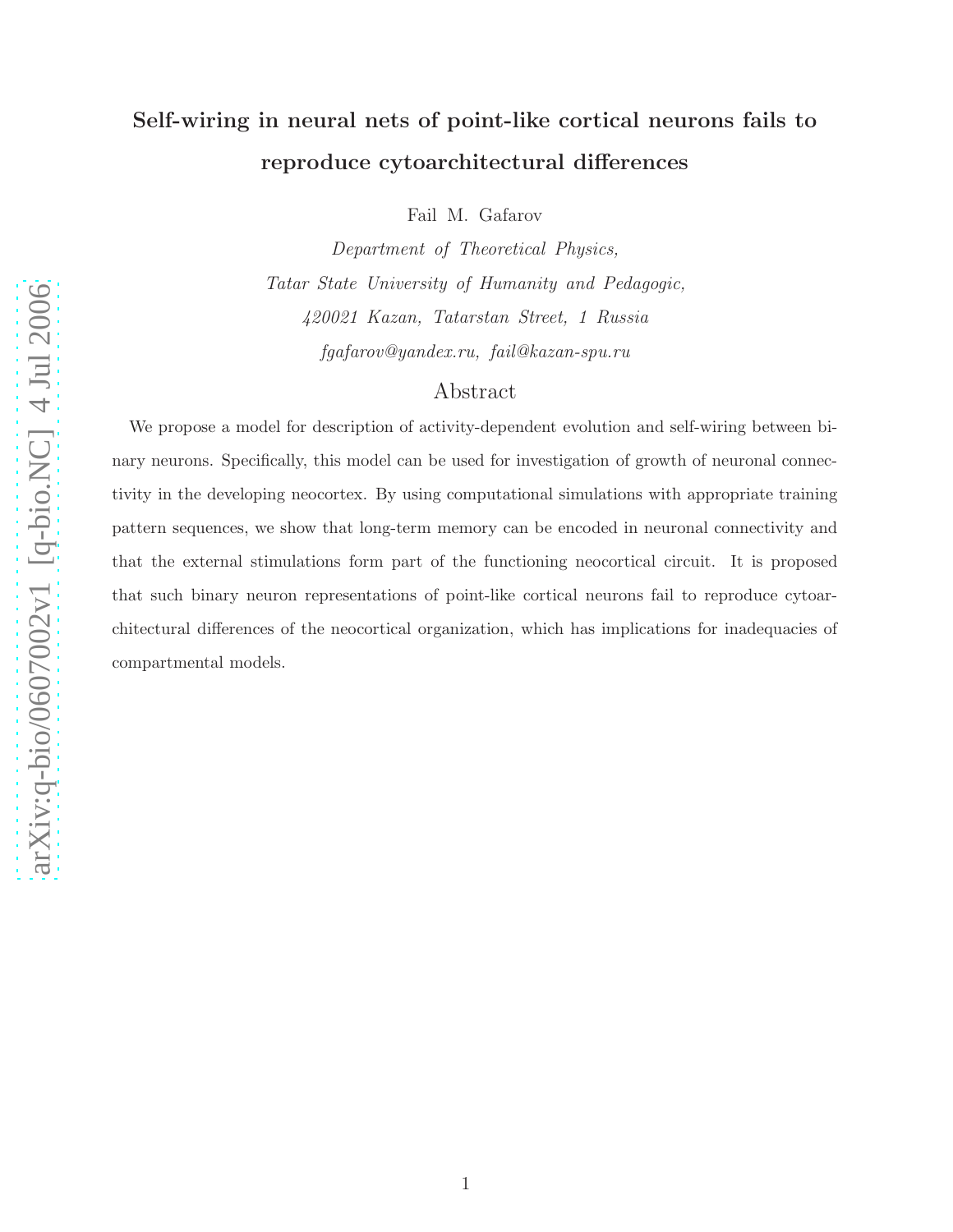## I. INTRODUCTION

The nature of processes, underlying the brain's self-organization into functioning neocortical circuits remains unclear. For theoretical description of activity-independent and activity-dependent emergence of complex spatio-temporal patterns, and establishment of neuronal connections, various methods have been proposed [\[1](#page-10-0), [6,](#page-10-1) [7,](#page-10-2) [16,](#page-11-0) [23,](#page-11-1) [24\]](#page-11-2). These theoretical investigations give a fresh understanding of the observed phenomena and stimulate discovery of emergent features of neural circuits. In this paper, we propose a new theoretical approach for description of activity-dependent evolution and self-wiring between binary neurons. We propose a model based on the following experimental data (1)-(3) and hypotheses  $(4)-(5)$ :

- 1. Development of neuronal connectivity dependents on the neurons activity [\[5](#page-10-3), [18,](#page-11-3) [21,](#page-11-4) [22\]](#page-11-5);
- 2. Direction of motion of the growth cones is controlled by diffusible chemicals -axon guidance molecules (AGM) [\[9,](#page-10-4) [11,](#page-10-5) [20,](#page-11-6) [25\]](#page-11-7);
- 3. Axon's growth rate dependence on the neuron's activity [\[12](#page-10-6), [13,](#page-10-7) [15,](#page-11-8) [19\]](#page-11-9);
- 4. Depolarization causes neurons to release axon guidance [\[3,](#page-10-8) [14](#page-11-10)];
- 5. Type of neuronal connectivity is determined postsynaptically during synaptogenesis [\[4](#page-10-9), [8,](#page-10-10) [10\]](#page-10-11).

A state of all cells at some moment we shall call the activity pattern. Sequential alternation of activity patterns we shall call activity dynamics. We suppose that each neuron receives an external signal from a sensory cell (optical, taste, smell, ets.). Patterns of external signals we will call training patterns. We demonstrate an example of training process by stimulation of the developing net by the sequence of training patterns. The sequence of training patterns can be considered as a training program. The goal of the training is creation of complex connections structure between initially disconnected neurons. For mathematical description of net's electrical activity we use the simplest model [\[2\]](#page-10-12). We take into account only properties which are most important for description of the activity-dependent self-wiring.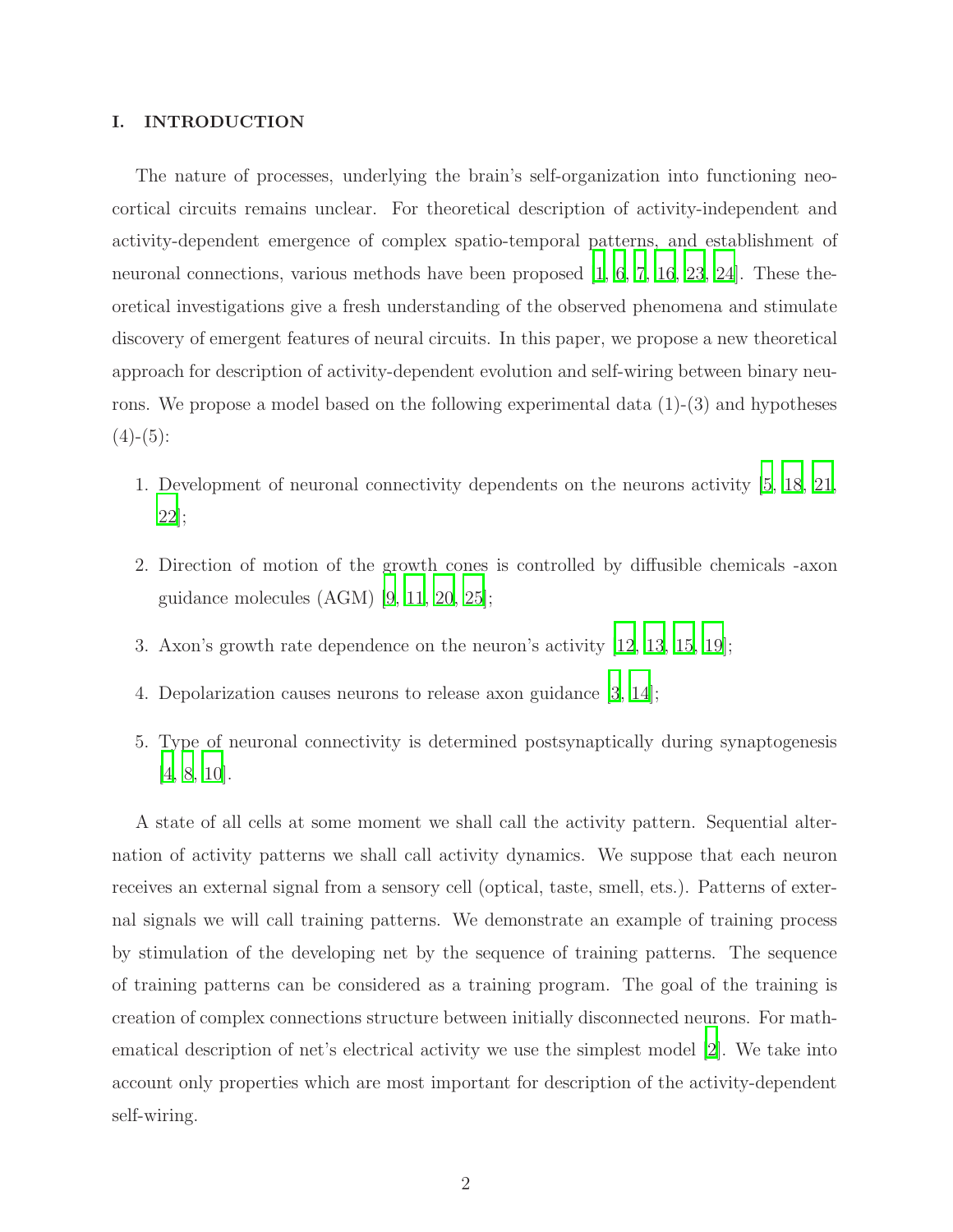## II. MATHEMATICAL FRAMEWORK

In this section we consider a mathematical basis for description of the activity - dependent self-wiring in neural nets. For mathematical description of neurons states and activity patterns, we use simple representation from modern neurobiology and artificial neural nets (ANN) theory. At state of rest neuronal membrane is polarized. When the membrane is locally depolarized up to the certain value of transmembrane potential by opening the ligand activated synaptic ion channels, then the voltage gated ion channels are opened which causes the generation of the action potential. The action potential travels along the axon and causes local depolarization of another neurons through synapses. We suppose that each cell at each moment of time can be in two states: active,  $S_i(t_j) = 1$ , or inactive,  $S_i(t_j) = 0$ . For real neurons the active state can be regarded as the real neuron's single spike or a sequence of spikes with frequency above some value.

We consider the  $i$ -th neuron's cell body as a spherical object with center at the point with the radius-vector  $r_i$  in extracellular environment. For implementation activity-dependent release of AGM in our model, we suppose that neurons release AGM at a moment of depolarization. For simplification we assume that all neurons fire and release AGM synchronous, depending on their state. AGM which have released by neurons diffuse through the extracellular space, then bind axon's growth cones receptors and control their growth. When we consider AGM release by neurons, we neglect geometrical properties of them and consider them as a point sources of AGM.

According to our model if the cell is in active state,  $S_i(t_k) = 1$ , it releases some amount of AGM. We suppose that all neurons release the unit amount of the one type AGM which causes only attraction of growth cones.

For description of AGM diffusion process we use a simple diffusion equation. The concentration of AGM,  $c_{ij}$ , released by the i-th cell at the moment  $t_j$  can be found as the solution of the equation

$$
\frac{\partial c_{ij}}{\partial t} = D^2 \Delta c_{ij} - k c_{ij}
$$
\n(2.1)

with the initial conditions  $c_{ij}(\mathbf{r}, \mathbf{r}_i, t_j) = \delta(\mathbf{r} - \mathbf{r}_i) S_i(t_j)$ . Here D and k are AGM diffusion and degradation coefficients in the intracellular medium. We consider here the case without boundary conditions. The solution of this equation, describing the concentration of AGM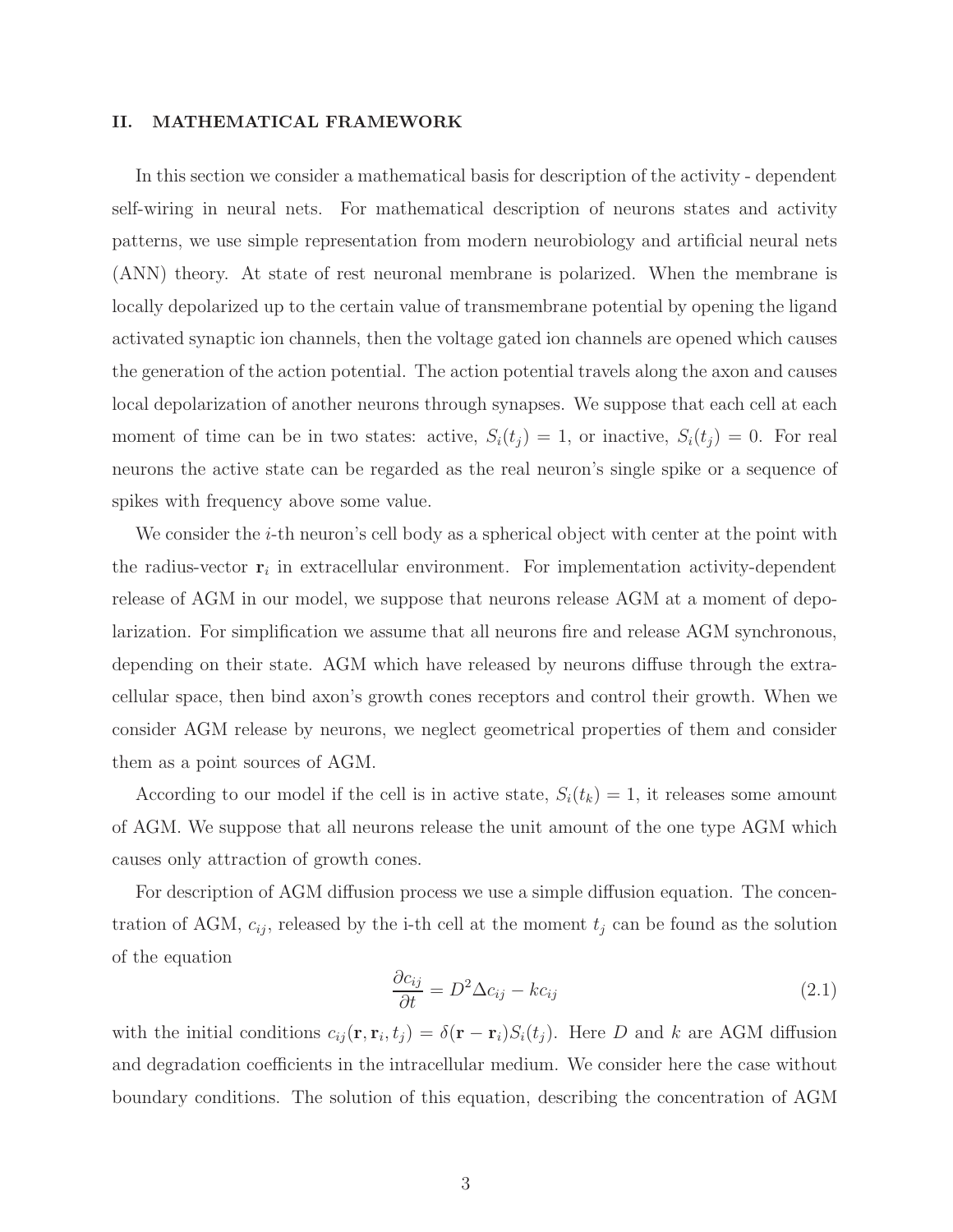<span id="page-3-2"></span>at the point  $\bf{r}$  at the time t is

<span id="page-3-0"></span>
$$
c_{ij}(\mathbf{r}, \mathbf{r}_i, t, t_j) = \frac{S_i(t_j)}{(2D\sqrt{\pi(t - t_j)})^3} \exp\left(-k(t - t_j) - \frac{|\mathbf{r} - \mathbf{r}_i|^2}{4D^2(t - t_j)}\right).
$$
 (2.2)

Total concentration of AGM at the point r can be found by summation of concentrations of AGM which were released by each cell

$$
C(\mathbf{r},t) = \sum_{i=1}^{N} \sum_{j=1}^{k} c_{ij}(\mathbf{r}, \mathbf{r}_i, t, t_j).
$$
 (2.3)

According to the experimental data we suppose that a growth cone will move only if its soma is at inactive state, and the force acting on it is proportional to AGM concentration gradient  $\nabla C$  at the growth cone's position. Therefore, the equation of motion of the *n*-th neuron's k-th growth cone, described by the radius-vector  $\mathbf{g}_k^n$  in the chemical field can be written in the following form

$$
\frac{d\mathbf{g}_k^n}{dt} = \lambda \nabla C(\mathbf{g}_k^n, t) [S_n(t) - 1]. \tag{2.4}
$$

<span id="page-3-1"></span>Here  $\lambda$  is a coefficient describing axon's sensitivity and motility. Taking into account the expression for total concentration from Eqn. [\(2.3\)](#page-3-0) and using it into Eqn. [\(2.5\)](#page-3-1) we obtain

$$
\frac{d\mathbf{g}_k^n}{dt} = \lambda [S_n(t) - 1] \sum_{i=1}^N \sum_{j=1}^k \nabla c_{ij}(\mathbf{g}_k^n, \mathbf{r}_i, t, t_j).
$$
\n(2.5)

<span id="page-3-3"></span>From Eq. [\(2.2\)](#page-3-2) we find the expression for gradient of AGM concentration  $c_{ij}$  in the form below

$$
\nabla c_{i,j}(\mathbf{r}, \mathbf{r}_i, t, t_i) = -\frac{S_i(t_j)(\mathbf{r} - \mathbf{r}_i)}{16D^5 \pi^{\frac{3}{2}}(t - t_j)^{\frac{5}{2}}} \exp\left(-k(t - t_j) - \frac{|\mathbf{r} - \mathbf{r}_i|^2}{4D^2(t - t_j)}\right). \tag{2.6}
$$

If a some growth cone is close to the another cell's soma, i.e if  $|\mathbf{g}_k^n - \mathbf{r}_i| < \varepsilon$  ( $\varepsilon$  can be considered as the soma's geometrical radius) then synaptogenesis process takes place, and synaptic connection between these neurons will be established. Type of the neuronal connections between *i*-th and *n*-th neurons we describe by using synaptic weights  $w_{n,i}$  ( $w_{n,i} = 1$ means excitatory and  $w_{n,i} = -1$  inhibitory connections). In our model the type of synaptic connection established between neurons depends on the state of postsynaptic cell at synaptogenesis moment (if  $S_i(t_k) = 1$  then  $w_{n,i} = 1$ , else  $w_{n,i} = -1$ ). For implementation network's electrical activity dynamics several models can be used (firing rate models, integrate and fire neurons, etc.). For simplicity we will exploit the simplest one. We assume that the state of each cell at next moment of time is determined by states of another neuron, and neuronal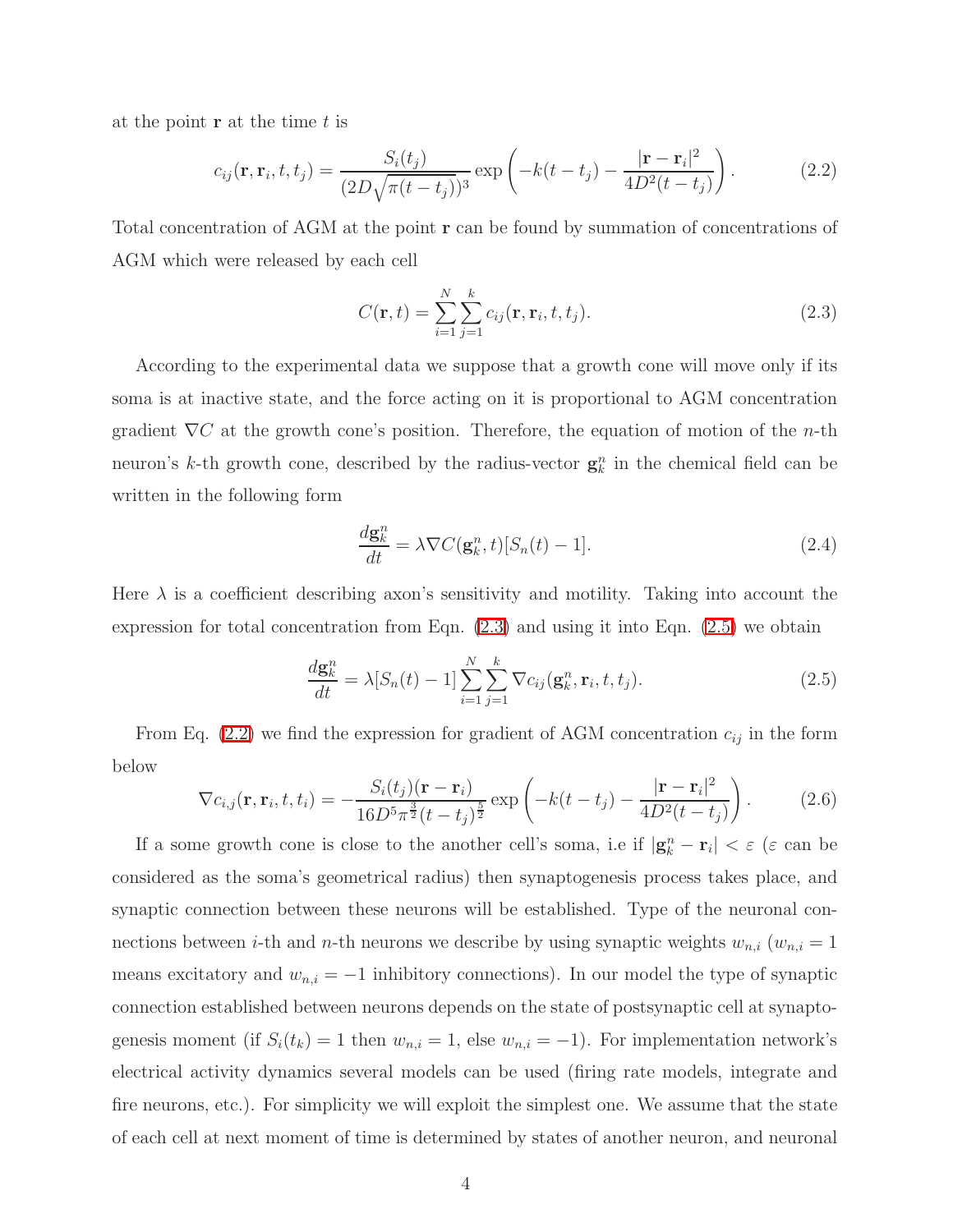

FIG. 1: A flowchart of self-wiring process

connections weights, and external signal. Each postsynaptic cell integrates inputs coming from all presynaptic neuron and an external signal  $S_i^{ext}$ 

$$
s = \sum_{n=1}^{N} w_{n,i} S_n(t_i) + S_i^{ext},
$$
\n(2.7)

and the state of each neuron at next moment is determined by following rule: if  $s > 0$  then  $S_i(t_{i+1}) = 1$ , else  $S_i(t_{i+1}) = 0$ .

This model gives a closed set of equations describing AGM's release and diffusion, and axons grow and neuronal connections establishment as well as the net's electrical activity dynamics. In the flowchart (Fig. 1) the back loop in the neural net's activity-dependent development and self-wiring are shown. The concentration of AGM in the extracellular space is controlled by neurons state. Growth and movement of growth cones is managed by the concentration gradients of AGM. Growth cones can make neuronal connections with other neurons and change the network's connections structure which change the network's activity.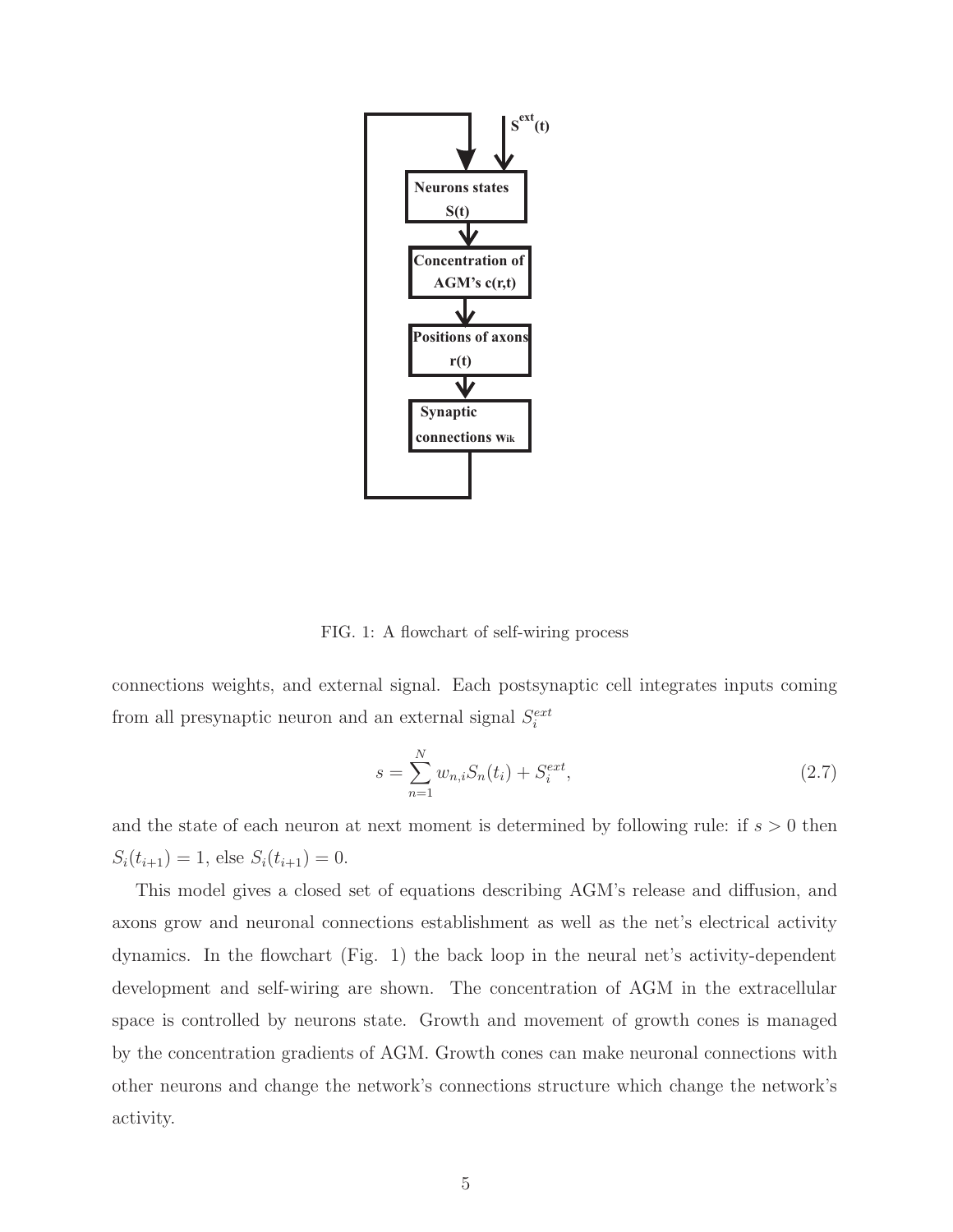### III. NUMERICAL ANALYSIS

In this section we present the result of the numerical simulation of the self-wiring net presented above. For testing possibilities and properties of self-wiring nets we use the net with 27 neurons,  $N = 27$ , placed at the points with radius-vectors  $\mathbf{r_1} = (0, 0, 1), \mathbf{r_2} = (0, 0, 0),$  $r_3 = (0, -1, 0), \dots$   $r_{27} = (1, 1, -1)$  (see Fig. 3). Each neuron has 27 growth cones, which can be considered as branches of its axon. Initially all growth cones are located near the soma  $\mathbf{g}_{k}^{n} = \mathbf{r}_{k} + \varepsilon, |\varepsilon| < 0.01$ , and all synaptic weights equal to zero  $(w_{ik} = 0 \text{ } i, j = 1...N)$ .

<span id="page-5-0"></span>We can write the Eqn. [\(2.6\)](#page-3-3) for AGM's gradient using a discrete time  $t = n\Delta t$  (present time),  $t_m = m\Delta t$  (release time) in the following form

$$
\nabla c(\mathbf{r}, \mathbf{r}_i, m\Delta t, n\Delta t) = \frac{S_i(n\Delta t)(\mathbf{r} - \mathbf{r}_i)}{16D^5\pi^{\frac{3}{2}}((n-m)\Delta t)^{\frac{5}{2}}} \exp\left(-kt - \frac{|\mathbf{r} - \mathbf{r}_i|^2}{4D^2(n-m)\Delta t}\right),\tag{3.8}
$$

where  $\Delta t$  is a time interval between the net's iterations. For simplification we set  $\Delta t = 1$ and rewrite the Eqn.  $(3.8)$  in terms of indices  $m, n$ 

$$
\nabla c_{m,n}(\mathbf{r}, \mathbf{r}_i) = \frac{S_i(n)(\mathbf{r} - \mathbf{r}_i)}{16D^5\pi^{\frac{3}{2}}(n-m)^{\frac{5}{2}}} \exp\left(-kt - \frac{|\mathbf{r} - \mathbf{r}_i|^2}{4D^2(n-m)}\right).
$$
(3.9)

For numerical integration a growth cone equation of motion [\(2.5\)](#page-3-1) we have to rewrite it in terms of the discrete time. Using the time interval  $\Delta t = 1$  we obtain the recursion relation which allow us calculate the spatial position of each growth cone at the moment  $k + 1$  in terms of the k-th moment

$$
\mathbf{g}_{k+1} = \mathbf{g}_k + \lambda [S_n(t_k) - 1] \sum_{i=1}^N \sum_{m=1}^k \nabla c_{m,k}(\mathbf{g}_k, \mathbf{r}_i).
$$
 (3.10)

In above equation we have omitted indices, describing a cell's and the growth cone's number. The value  $\Delta t = 1$  is not critical for numerical calculations of the model and it was used only for simplification point of view. Different values of parameters  $D$ ,  $k$ ,  $\lambda$ gives different connectivity patterns between neurons, because these parameters characterize growth cone's movement speed, and AGM's acting distance, and etc. Basic properties of the net have remained unchanged. For all subsequent numerical calculations we used the following values:  $D = 0.1$ ,  $k = 0.1$ ,  $\lambda = 10$ .

In Fig. 2 we present the contour plot of the section by plane  $z = 0.02$  the static AGM concentration when the 6-th, 7-th, 15-th, 16-th, 19-th neurons are in active state. The arrows reproduce the concentration gradients which means the axons movement directions for the particular place.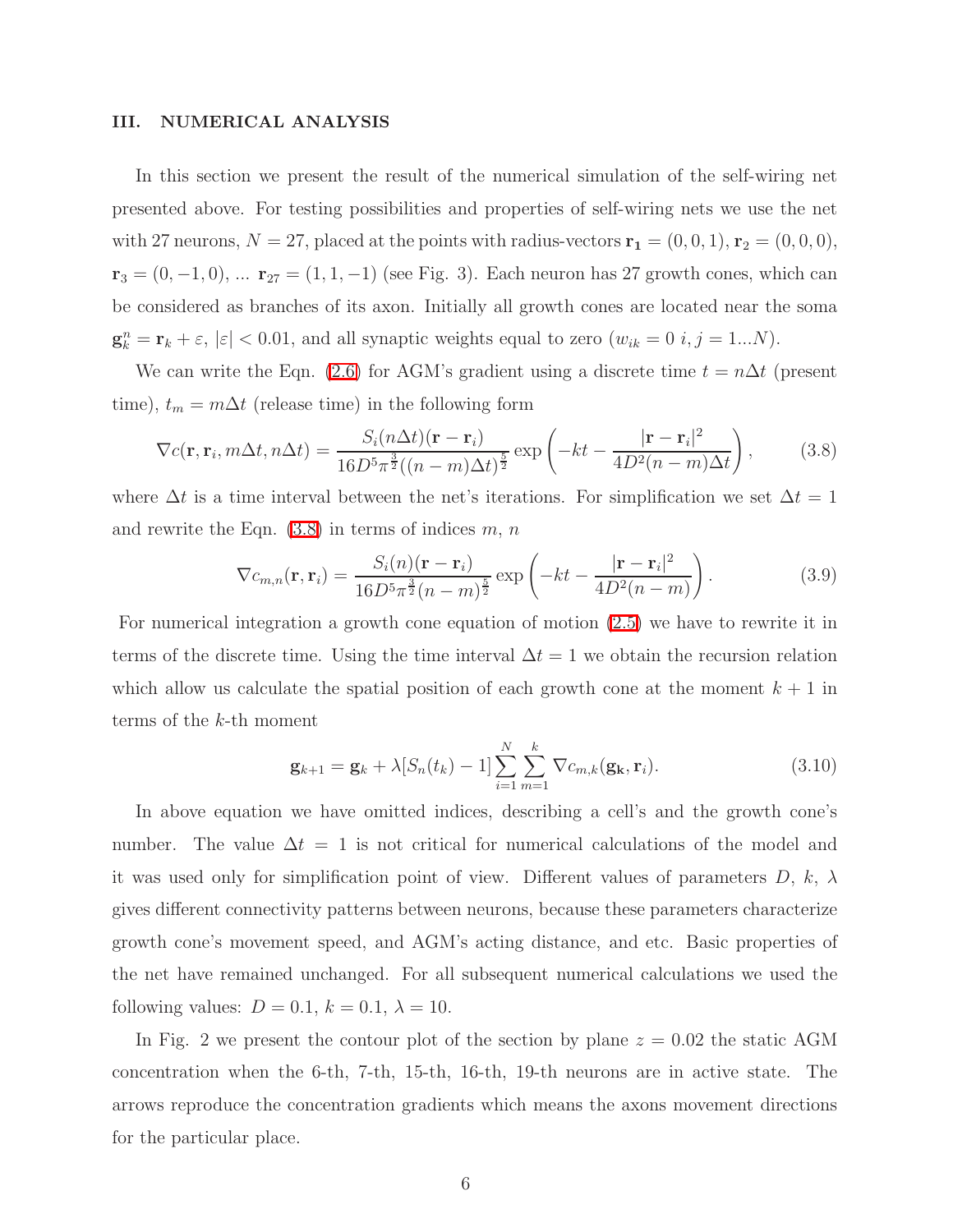

FIG. 2: The contour plot of target-derived AGM concentration. The concentration of AGM is higher in lighter regions of the figure. The arrows reproduce the concentration gradients which means the axons movement directions for the particular place.

By using the appropriate training patterns sequence the net is built with inhibitory and excitatory connections which is evolved in oscillatory manner without any external stimulation. As an example we present the results of the network training process which was obtained by using the following training pattern sequence:  $S_{11}^{ext} = 1$  for  $10 < n < 192$ ;  $S_{14}^{ext} = 1$  for  $192 < n < 360$ ;  $S_5^{ext} = 1$  for  $360 < n < 515$ ;  $S_5^{ext} = 1$  for  $525 < n < 576$ ;  $S_2^{ext} = 1$  for 580  $\lt n \lt 875$ ;  $S_6^{ext} = 1$  for 580  $\lt n \lt 880$ ;  $S_8^{ext} = 1$  for 580  $\lt n \lt 880$ ;  $S_{23}^{ext} = 1$  for 580  $\lt n \lt 880$ . In Fig. 3 we reproduce three dimensional picture of the state of the net at the simulation beginning. Individual neurons (whilst without neuronal connections) depicted as spheres and its states depicted by color (bright - active state, darkinactive). The travelling axon's branches are depicted as thin curves. One can see from this figure, how axons grow toward the active cell. When the growth cone reaches the soma of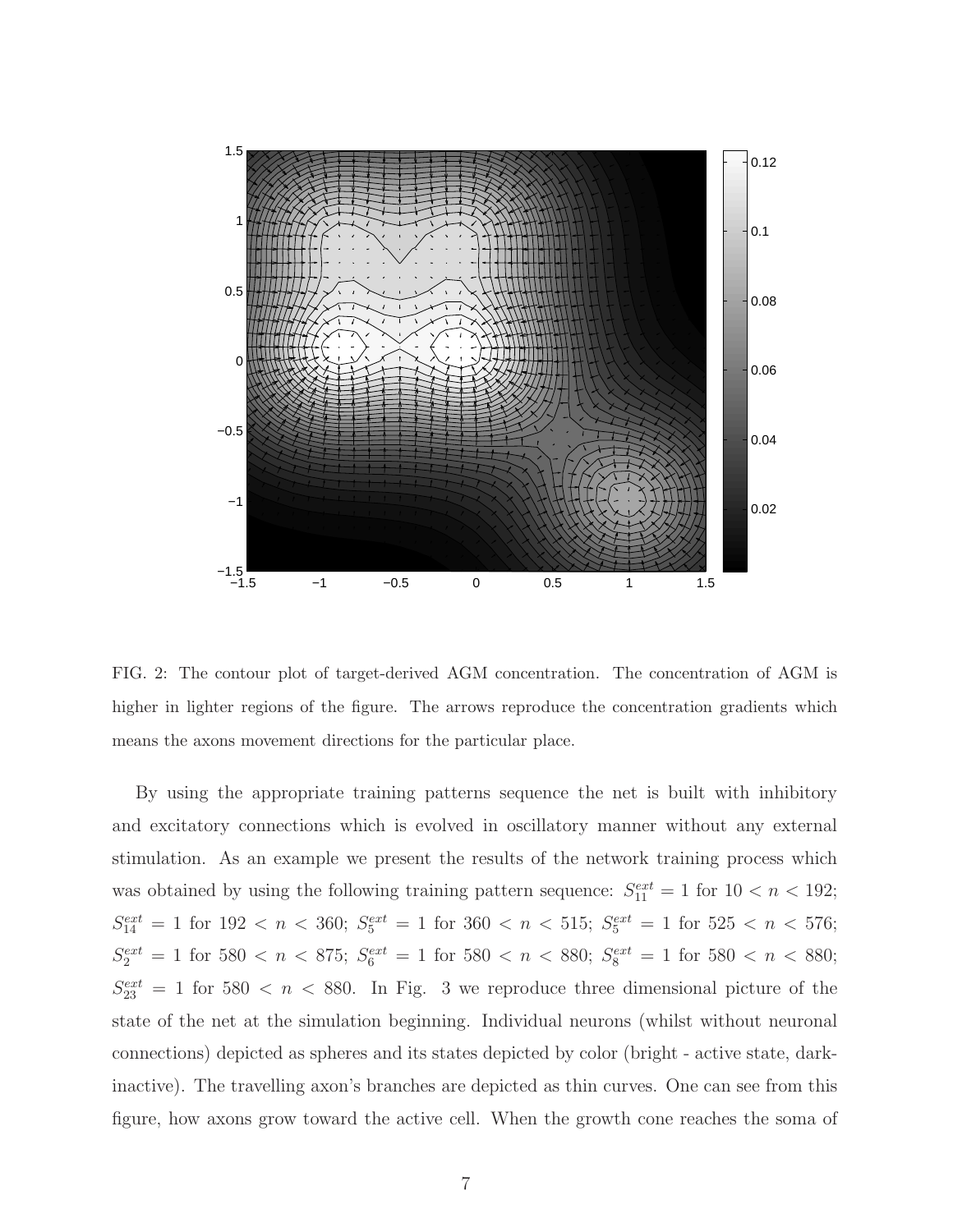

FIG. 3: Activity-dependent evolution at the beginning of simulation  $(n = 110)$ , see Section III. One of the cell has stimulated by the external signal  $S_{11}^{ext} = 1$  (bright sphere), and other neurons are at inactive state. The axon's branches of the nearest neurons have started to grow in the direction of the active cell because it releases AGM.

another neuron, two neurons became connected and axon's connected branch is depicted by thick curve (Fig. 4). The synapse type (inhibitory or excitatory) is depicted by color of a curve (bright - excitatory, dark- inhibitory). When the branch of the same axon reaches the another cell, which has already connected with it, this branch will be deleted. The neural net obtained by training is shown in Fig. 5.

Further training of this net is a hard problem because the internal oscillation will influence to the training process. The oscillating patterns of neuronal activity will cause establishment of new connections, even after switching off the external stimulation, and can cause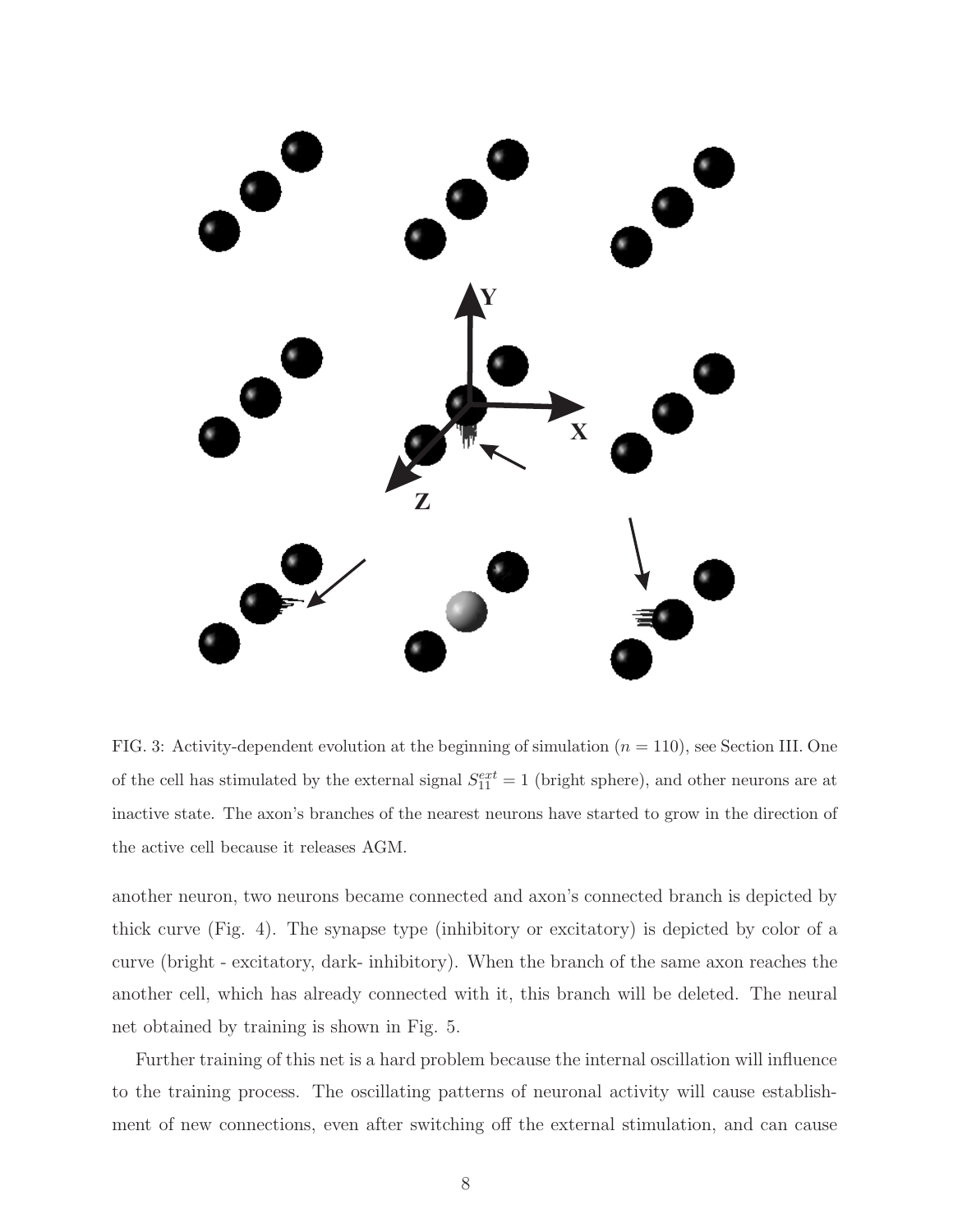

FIG. 4: Activity-dependent evolution at  $n = 680$ . Between some of the neurons inhibitory (i) and excitatory (e) connections have been established.

uncontrolled self-wiring. In forthcoming papers we plan to develop programming (training) methods in order to build the net with initially defined connections.

We can gain access to the patterns stored in the net by stimulating them by external patterns. Because of an external stimulation will cause activation of neurons and release of AGM we conclude that access to the memory can change the connectivity pattern, i.e. patterns stored in the memory.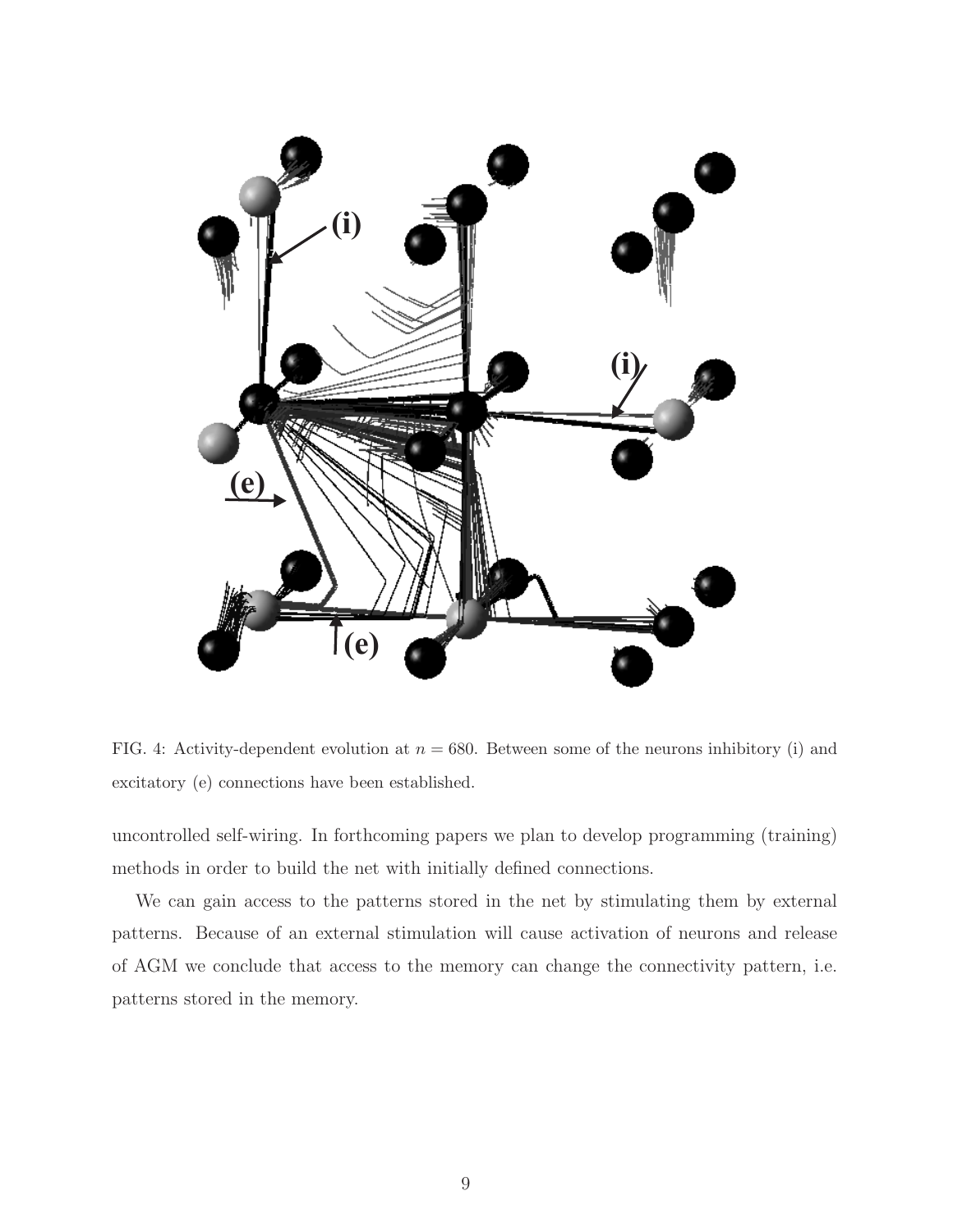## IV. CONCLUSIONS

In this paper we presented a mathematical model describing processes of self-wiring in neural nets. The model can give us a new understanding of real neural nets development and functioning. By using the computer simulations we showed that the long-time memory can be encoded in neuronal connectivity and in what way the external stimulations builds a functioning neural network.

Hypotheses proposed here should be tested experimentally (in vivo, in vitro), for verification the possibilities of presented model application for qualitative and quantitative description of a neuronal integration processes in a real nets. Our approach gives only general modeling scheme of activity-dependent network formation processes and to accordance with experimental data the model can be complicated and a particular rules describing separate processes can be changed.

The theoretical framework developed here, can be used for description the development of a particular set of neurons constituting the neural system, which can be located in the media containing also another type neurons and glia cells. In our model axon's branches began to growth directly from the soma. In a real nets growth cones can be guided at the growth beginning by another mechanisms (genetically determine contact adhesion, etc) and then by the mechanism presented in this paper. Geometrical properties and activity of real neurons are more complicate and they have dendrites. Here we used the most simple representations of hypothetical neurons (large spherical soma without dendrites ) and its activity (binary neurons). Using the approach described here it is possible to construct a model for description real particular networks, using more realistic models of neurons (ingrate-and-fire, Hodgkin-Huxley, etc) and taking into account neurons geometrical properties and dendrites. We suppose that the model presented can be used for description self-wiring processes in a developing (embryonal) as well as adult neuronal systems.

Cytoarchitectural differences between different cortical areas are the result of differences in distributions of neuronal phenotypes and morphologies. Self-wiring between binary neurons fails to reproduce cytoarchitectural differences of the neocortical organization, which has implications for inadequacies of compartmental models. In order to reproduce cytoarchitectural differences, axonal and dendritic morphologies of single neurons [\[17\]](#page-11-11) need to be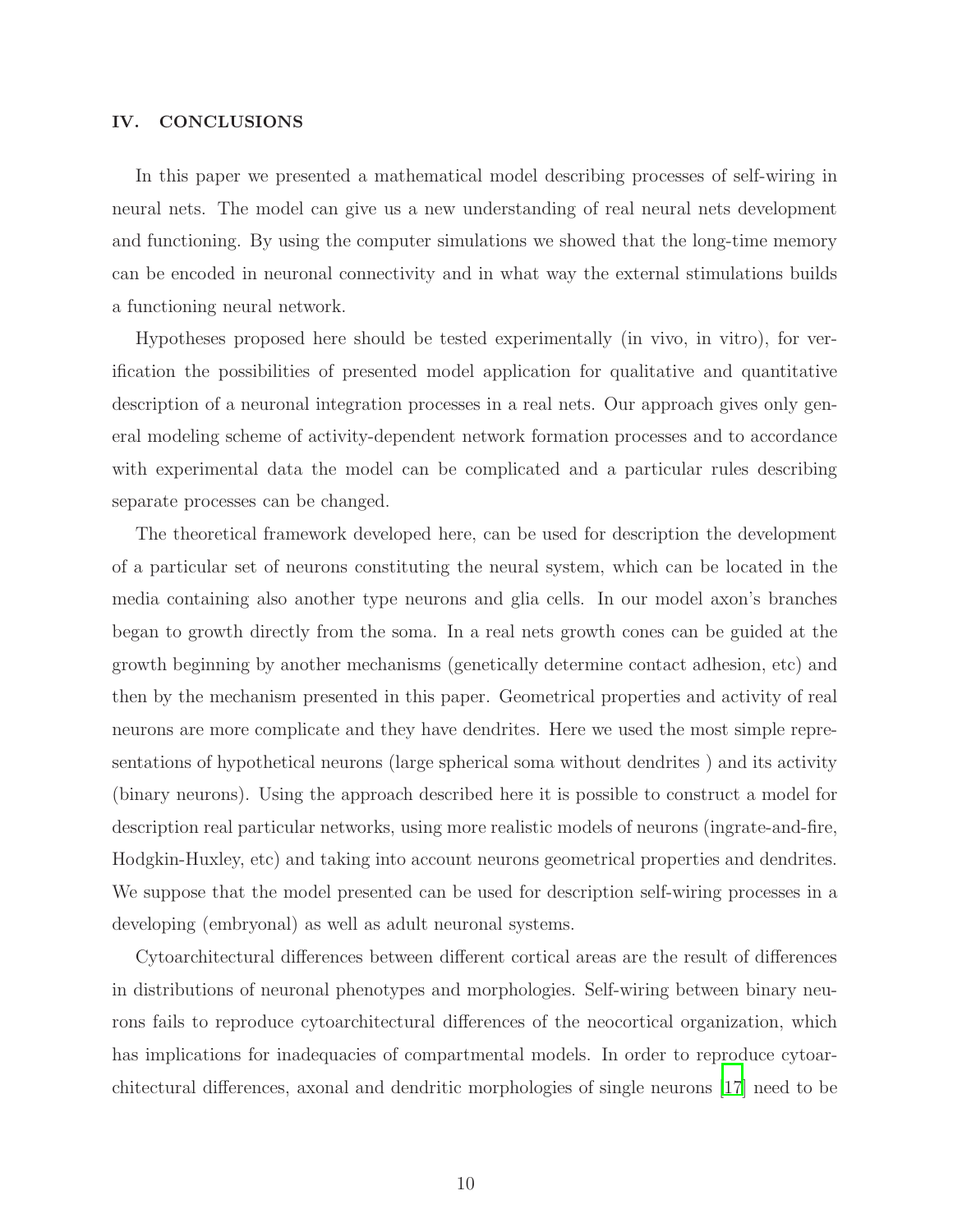integrated into the model.

- <span id="page-10-0"></span>[1] Andras P, A model for emergent complex order in small neural networks, J. Integr. Neurosci. 3:55-69, 2003
- <span id="page-10-12"></span>[2] Ascoli GA, Passive dendritic integration heavily affects spiking dynamics of recurrent networks, Neural Netw. 16:657-663,2003.
- <span id="page-10-8"></span>[3] Balkoweic A, David MK, Activity-dependent release of endogenous brain-derived neurotrophic factor from primary sensory neurons detected by ELISA in Situ, J. Neurosc. 20:7417-7423, 2000.
- <span id="page-10-9"></span>[4] Borodinsky LN, Root CM, Cronin JA, Sann SB, Gu X, Spitzer C, Activity-dependent homeostatic specification of transmitter expression in embrionic neurons, Nature 429:523-530, 2004.
- <span id="page-10-3"></span>[5] Catalano SM Shatz CJ, Activity-Dependent Cortical Target Selection by Thalamic Axons, Science 281:559-562, 1998.
- <span id="page-10-1"></span>[6] Chauvet GA, On the mathematical integration of the nervous tissue based on the S-propagator formalism I: Theory, J. Integr. Neurosci. 1:31-68, 2002
- <span id="page-10-2"></span>[7] Chauvet P, Chauvet GA, On the mathematical integration of the nervous tissue based on the S-propagator formalism II: Numerical simulations for molecular-dependent activity, J. Integr. Neurosci. 1:157-194, 2002.
- <span id="page-10-10"></span>[8] Ciccolini F, Collins TJ, Sudhoelter J, Lipp P, Berridge MJ, Local and Global Spontaneous Calcium Events Regulate Neurite Outgrowth and Onset of GABAergic Phenotype during Neural Precursor Differentiation, J. Neurosc. 23:103-111, 2003.
- <span id="page-10-4"></span>[9] Dickson BJ, Molecular Mechanisms of Axon Guidance, Science 298:1959-1964, 2002.
- <span id="page-10-11"></span>[10] Dugu´e GP, Dumoulin A, Triller A, Dieudonne S, Target-Dependent Use of Coreleased Inhibitory Transmitters at Central Synapses, *J. Neurosc.* **25**:6490-6498, 2005.
- <span id="page-10-5"></span>[11] Goodhill GJ, Gu M, Urbach JS, Predicting axonal response to molecular gradient with a computational model of filopodial dynamics, Neural Comp. 16:2221-2243, 2004.
- <span id="page-10-6"></span>[12] Gomez TM, Spitzer NC, Regulation of growth cone behavior by calcium: new dynamics to earlier perspectives, J. Neurobiol, 44:174-183, 2000.
- <span id="page-10-7"></span>[13] Gomez TM, Spitzer NC, In vivo regulation of axon extension and pathfinding by growth-cone calcium transients, Nature, 397:35-355, 1999.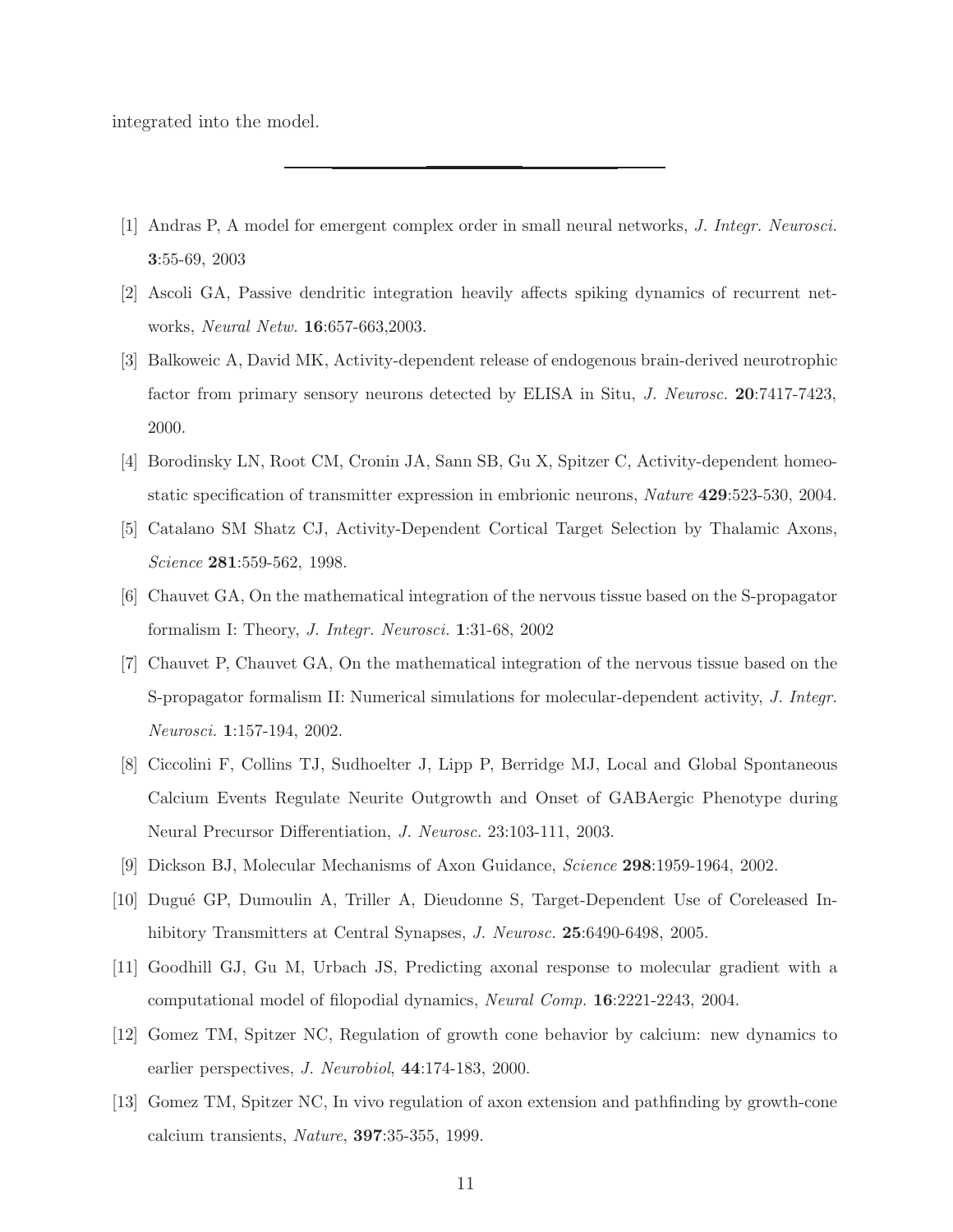- <span id="page-11-10"></span>[14] Hartmann M, Heumann R, Lessman V, Synaptic secretion of BDNG after high-frequency stimulation in glutamatergic synapses, The EMBO J. 20:5887-5897, 2001.
- <span id="page-11-8"></span>[15] Henley J, Poo MM, Guiding neuronal growth cones using  $Ca^{2+}$  signals, Trends Cell Biol., 14:320-330, 2004.
- <span id="page-11-0"></span>[16] Hentschel HGE, van Ooyen A, Models of axon guidance and bunding during development, Proc. R. Soc. Lond **B 266**:2231-2238, 1999.
- <span id="page-11-11"></span>[17] Kalisman N, Silberberg G, Markram H, Deriving physical connectivity from neuronal morphology, Biol. Cybern. 88:210-218, 2003.
- <span id="page-11-3"></span>[18] Kandler K, Activity-dependent organization of inhibitory circuits: lessons from the auditory system, Curr. Opin. Neurobiol. 14:96-104, 2004.
- <span id="page-11-9"></span>[19] Ming GL, Henley J, Tessier-Lavigne M, Song H.-J, Poo M.-M, Electrical activity modulates growth cone guidance by diffusible factors, Neuron, 29:441-452, 2001.
- <span id="page-11-6"></span><span id="page-11-4"></span>[20] Nieto MA, Molecular Biology of Axon Guidance, Neuron 17 :1039-1048, 1996.
- [21] van Ooyen A, van Pelt J, Activity-dependent outgrowth of neurons and overshot phenomena in developing neural networks, J.theor. Biol 167:27-43,1994.
- <span id="page-11-5"></span>[22] van Ooyen A, van Pelt J, Complex Periodic Behavior in a neural network model with activitydependent neurite outgrowth, J. Theor. Biol. 179:229-242, 1996.
- <span id="page-11-1"></span>[23] van Pelt J, Kamermans M, Levelt CN, Van Ooyen A, Ramakers GJA, Roelfsema PR (eds.), Development, Dynamics and Pathology of Neuronal Networks: From Molecules to Functional Circuits, Prog. Brain Res. 147, Elsevier, Amsterdam, 2005.
- <span id="page-11-2"></span>[24] Segev R, Ben-Jacob E, Generic modeling of chemotactic based self-wiring of neural networks, Neural Networks 13:185-199, 2000.
- <span id="page-11-7"></span>[25] Tessier-Lavigne M., Goodman CS, The Molecular Biology of Axon Guidance, Science 274:1123-1133, 1996.